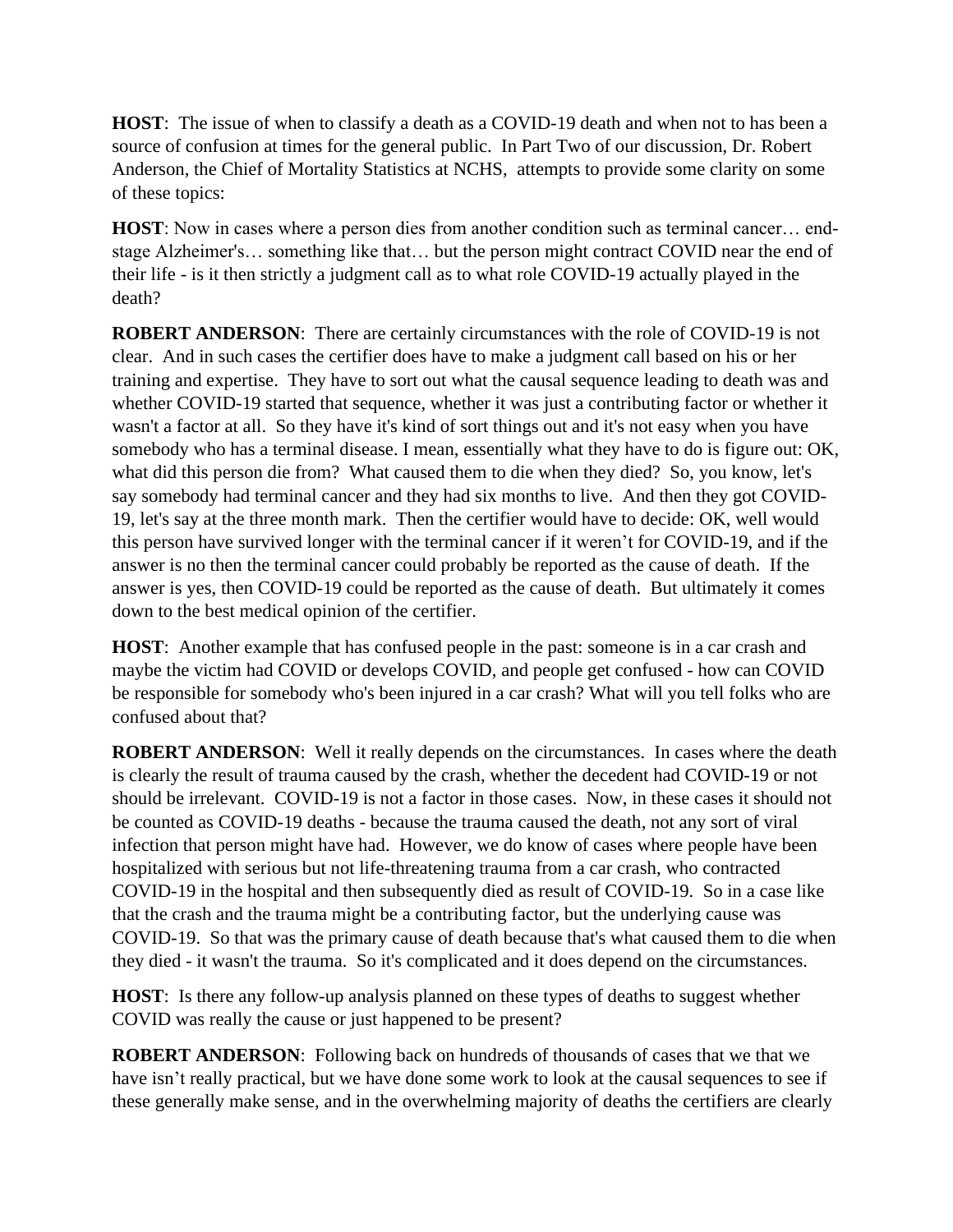indicating that COVID-19 was the cause of death. And so these are cases where certifiers are saying that the death was from COVID-19. So instructions on death certificates in the guidance we provided make it clear that COVID-19 should be reported if it caused or contributed to death in some way. A positive COVID-19 test is not by itself a sufficient criteria to warrant reporting on the death certificate – the certifier has to indicate the role of COVID-19 as a cause or contributor. So to the extent instructions are followed we should only be counting deaths from COVID-19.

**HOST**: On the other side, you have - during the initial surge in COVID-19 deaths in the early spring of 2020 - there was also a surge in non-COVID-19 deaths from causes such as heart disease and other leading causes of death. Is that correct?

**ROBERT ANDERSON:** Yeah, as COVID-19 deaths were surging in the spring there was also at the same time a surge in deaths due to some cardiovascular diseases, to pneumonia and diabetes and also dementia. Those are the main conditions that surged at the same time. And it's possible that at least some of these deaths should have been attributed to COVID-19 but we're not.

**HOST**: Has there been any follow-up analysis of those non-COVID-19 deaths that conclude that there were even more COVID deaths than what the numbers say?

**ROBERT ANDERSON**: Yeah we've done some analysis of excess deaths during the pandemic and I think we're going to talk about that just a little bit later. In addition, there is some work underway to try to quantify any underreporting, but it's likely that we're going to need more complete data by cause of death before we can say anything more definitively. It's likely that you'll get under-reported COVID-19 deaths mixed with indirectly- related deaths and it's fairly complicated to separate the two.

## MUSIC BRIDGE

**HOST**: Next week, in Part Three of our conversation with Dr. Robert Anderson, we'll discuss "excess deaths" during the pandemic as well as other topics.

This week, NCHS published a trend report comparing death rates from overdoses in urban and rural counties over the past two decades. The more recent data from 2019 show overdose death rates were higher in urban counties than in rural counties. However, in five states death rates were higher in rural counties. Those states were: California, Connecticut, North Carolina, Vermont, and Virginia.

On the same day, NCHS published its latest monthly provisional data on drug overdose deaths in the country, for the one-year period ending in August of 2020. The data show overdose deaths are nearly 27 percent higher during this period than they were during the same period a year ago.

On Thursday, NCHS reported that 37,595 Americans were killed in motor vehicle crashes in 2019. This number was included in a new report on trends in death rates from motor vehicle crashes. The report shows there has been a slight increase in death rates from motor vehicle crashes in recent years, after a sharp drop in the rates from 2006 to 2010. Death rates in the